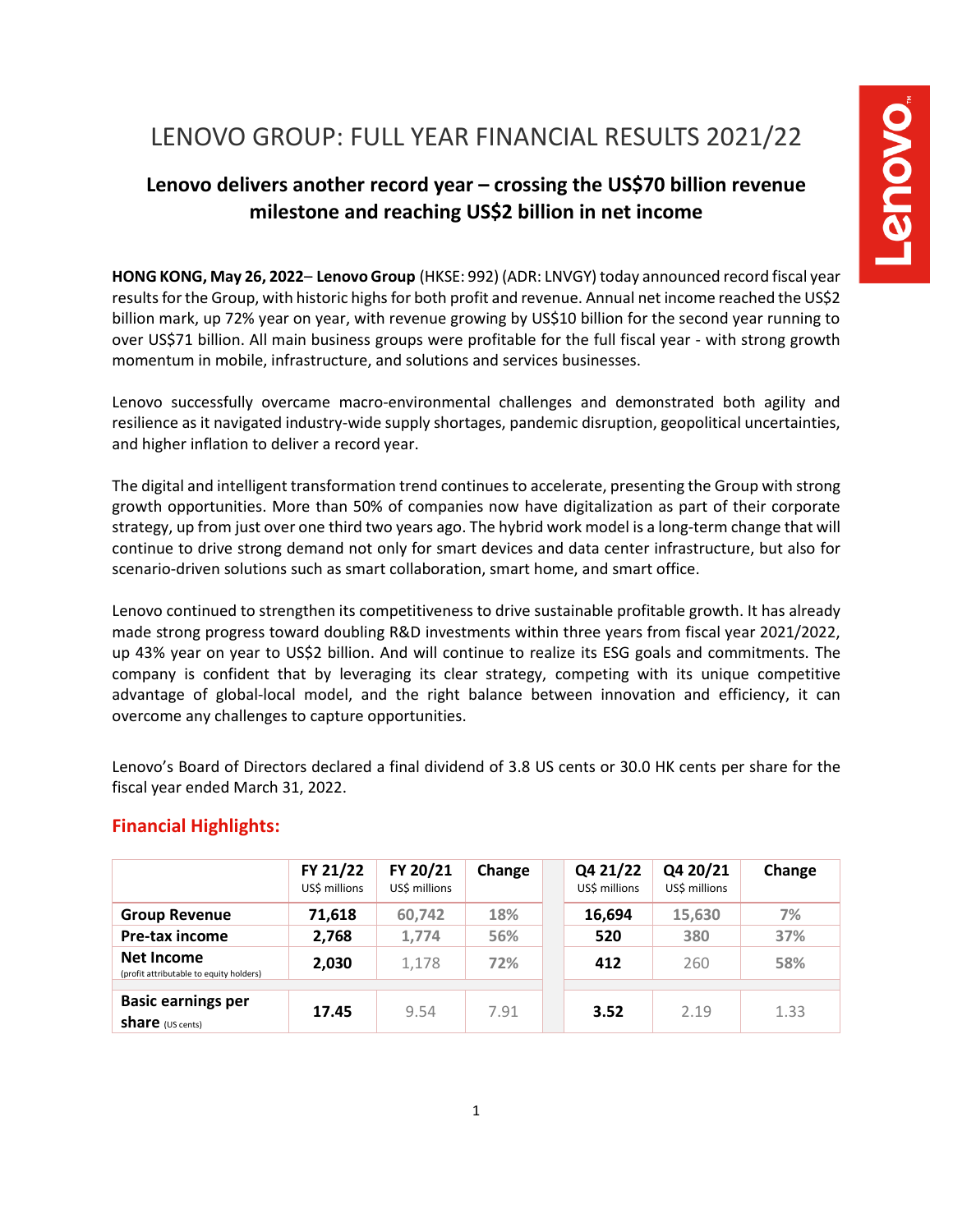# **Chairman and CEO quote – Yuanqing Yang:**

"Although last year was challenging for the world, with the accelerated global digital and intelligent transformation, Lenovo delivered a record year of profit and revenue," said Yuanqing Yang, Lenovo Chairman and CEO. "All our main businesses are now profitable for the full year, and our new growth engines – SSG, ISG and Mobile – are showing strong momentum. We will capture this window of opportunity, double our R&D investment, drive service-led transformation, realize our ESG goals, and stay flexible and resilient to bring the entire company to new heights."

# **Solutions and Services Group (SSG): delivering strong growth and high margins - driving higher overall profitability for the Group**

## *Opportunity:*

The trillion-dollar IT services market continues to expand. With the hybrid work model, the demand for digital workplace services is expected to reach US\$93 billion by 2025. Equally, [research is showing](https://news.lenovo.com/pressroom/press-releases/cios-would-replace-half-or-more-of-their-current-technology/) that more than 90% of CIOs are willing to consider adopting as-a-service offerings.

## *FY21/22 performance:*

- In the last year SSG delivered high profitability and high growth, with revenue reaching an all-time high of US\$5.4 billion, up almost 30% year on year. Operating margin was 22%.
- There was strong double-digit growth across all segments, in particular for managed services where revenue grew more than 60% year on year, with strong growth from the TruScale as-a-service business. Project and solution services saw revenue grow 28% year on year, as vertical solutions more than doubled on the previous year.
- Revenue from managed services and project and solution services now accounts for almost half of SSG's business.

#### *Sustainable Growth:*

- SSG continued to invest in software tools, platforms, and repeatable vertical solutions with Lenovo's own IP, focusing in particular on driving deeper in vertical solution capabilities in the key industries of manufacturing, retail, healthcare, education, and smart cities.
- TruScale as-a-service continued to expand to include broader digital workplace solutions, and the company developed hybrid cloud solutions.
- Further exploration of Metaverse solutions continues to be a focus.

# **Infrastructure Solutions Group (ISG): profitable with record revenue**

#### *Opportunity:*

ISG continued to benefit from the ICT infrastructure upgrade where the data center market alone is expected to reach US\$183 billion by 2025, Edge infrastructure is anticipated to exceed US\$41 billion, and the hybrid cloud market will exceed US\$120 billion. With data creation expected to double by 2025, the opportunities for data processing and storage will continue to grow.

#### *FY21/22 performance:*

- ISG hit an important milestone, becoming profitable over the full year, with record revenue of US\$7 billion, up more than 13% year-on-year.
- All parts of the high-value businesses such as storage, software, services, and HPC set individual revenue records.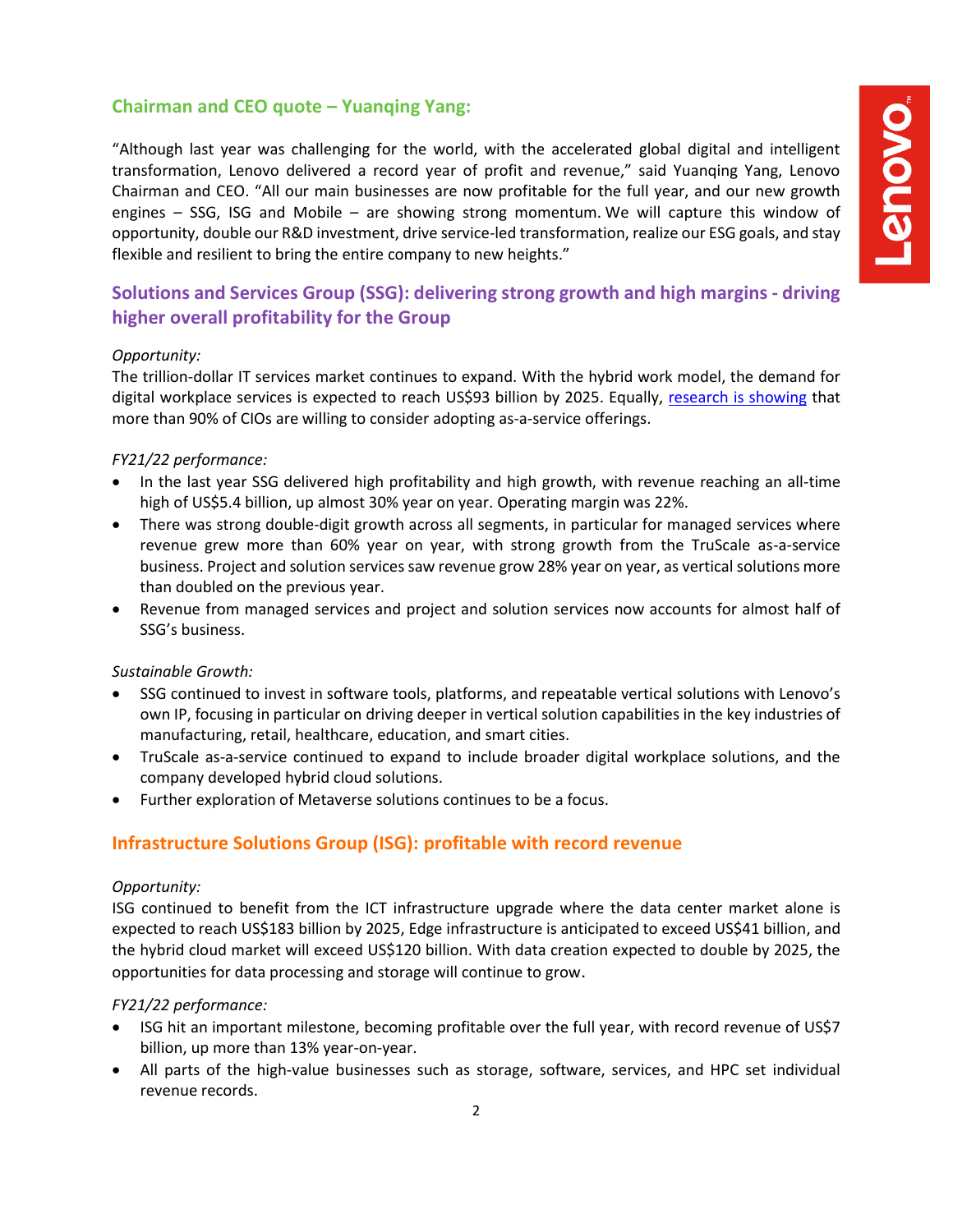#### *Sustainable Growth:*

- ISG continued to grow premium to the market by enhancing its full stack capabilities that cover both Cloud Service Provider (CSP), and Enterprise/Small and Medium Business (SMB) segments.
- Investments in in-house design and manufacturing capabilities will continue, while expanding into fast-growing areas such as edge and cloud services.
- ISG further differentiated with green technology such as its Neptune Liquid Cooling system.

# **Intelligent Devices Group (IDG): record revenue, profitability growth**

#### *Opportunity:*

The market for smart devices continues to benefit from the new normal of hybrid work. While consumer PC demand may slow in the short term, commercial demand remains strong. IoT endpoint shipments are expected to reach US\$2.3 billion in 2025, and the smart collaboration market is expected to surpass US\$80 billion by 2025.

## *FY21/22 performance:*

- Revenue exceeded US\$60 billion for the first time, up 18% year-on-year, and profitability improved by almost US\$1 billion year-on-year.
- PCs maintained the #1 position as all premium segments delivered year-on-year revenue growth of more than 30%.
- Smartphone revenue outgrew the market by 30-points, while doubling operating profit to more than US\$360 million, a record since the acquisition of Motorola Mobility.
- Expansion beyond PCs continues and now more than 18% of IDG revenue comes from other smart devices, embedded computing/IoT, and scenario-based solutions.

#### *Sustainable Growth:*

- Lenovo continues its strategy of investing in innovation, particularly in premium segments, to extend its leading position in PCs while maintaining industry-leading profitability.
- Further expansion in smartphones, tablets, embedded computing/IoT, and scenario-based solutions such as Smart Collaboration, Smart Home and Smart Office, continuesto provide new growth engines.

# **Q4 Performance**

In Q4, despite the disruption to supply and production due to COVID-19 outbreaks in China, Lenovo still closed the final quarter of the year with strong results. Fourth-quarter net Income achieved a year-onyear improvement of more than 50% and revenue grew almost 7% year on year to US\$16.7 billion, with all three business groups contributing to the company's profitable growth. SSG revenue grew 28% and improved its operating margin by more than 1 point year on year. ISG sustained its profitability for the second quarter. IDG improved its operating margin year on year for the 18<sup>th</sup> consecutive quarter.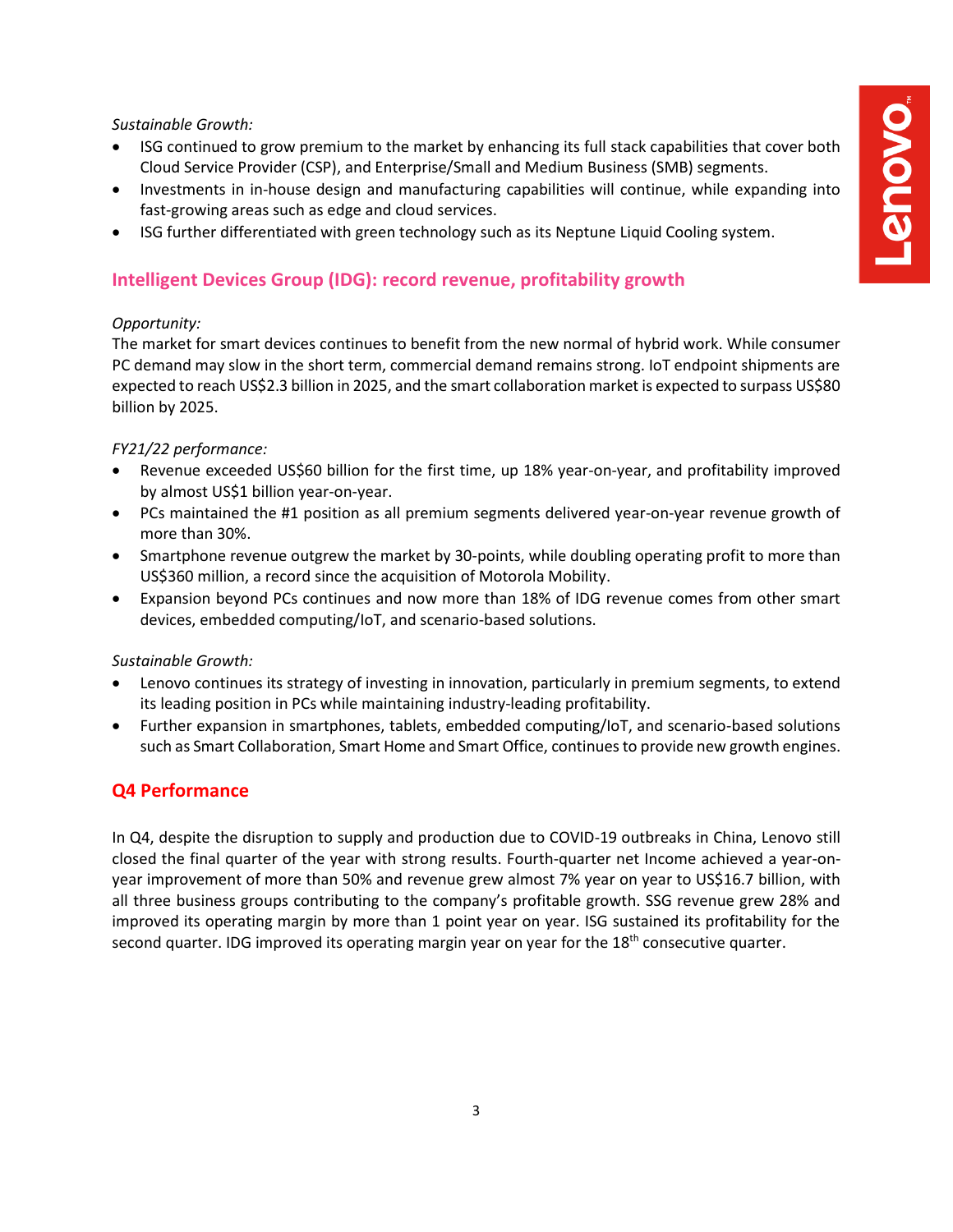# **Operational highlights and investing for the future**

**R&D investment** - Lenovo recently set out its [bold vision](https://news.lenovo.com/pressroom/press-releases/fy22-23-vision/) for the year ahead that includes hiring 12,000 R&D professionals around the world over the next three years as part of its commitment to double Research and Development investment. Last year, R&D investment grew 43% year on year to reach a historic high exceeding US\$2 billion. R&D headcount grew 48% year on year, surpassing 15,000 with one in every five employees now working in R&D. Investments are focused on the New IT architecture, or client-edge-cloud-network-intelligence, and are balanced to optimize between short, medium, and longterm payback.

**ESG commitments** – After exceeding its 2020 emissions reduction goals a year ahead of schedule, Lenovo has committed to a vision to achieve net-Zero by 2050 and is working with the [Science Based Target](https://sciencebasedtargets.org/)  [Initiative](https://sciencebasedtargets.org/) to establish goals that support this vision. Lenovo has reported on sustainability topics since 2008, including outlining its work and goals around climate change mitigation, the circular economy, and sustainable materials. In addition to the net-zero vision, Lenovo has committed to positively impacting 15 million lives through philanthropic programs and partnerships by 2025. The company's philanthropic arm, the [Lenovo Foundation,](https://www.lenovo.com/us/en/about/foundation/) provides smarter technology for all by empowering underrepresented communities with access to technology and STEM education.

## **About Lenovo**

Lenovo (HKSE: 992) (ADR: LNVGY) is a US\$70 billion revenue global technology powerhouse, ranked #159 in the Fortune Global 500, employing 75,000 people around the world, and serving millions of customers every day in 180 markets. Focused on a bold vision to deliver smarter technology for all, Lenovo has built on its success as the world's leading PC player by expanding into new growth areas of infrastructure, mobile, solutions and services. This transformation together with Lenovo's world-changing innovation is building a more inclusive, trustworthy, and sustainable digital society for everyone, everywhere. To find out more visi[t https://www.lenovo.com,](https://www.lenovo.com/)and read about the latest news via our [StoryHub.](http://storyhub.lenovo.com/)

## **IR Contacts**

Jenny Lai (852) 2516 4815 jennylai@lenovo.com

Chris Yu (886) 933230846 [cyu12@lenovo.com](file://///10.0.0.201/SFRHK/Lenovo/Release/2022/20220520_Q4/media/cyu12@lenovo.com)

Rosa Luo 86 (181) 29976042 luoyh@lenovo.com

Chris Chang (852) 2516 3703 dchang5@lenovo.com Cathy Wu (852) 2516 4811 ywu14@lenovo.com

Shuang Zhang 86 (166) 01509410 zhangshuang5@lenovo.com